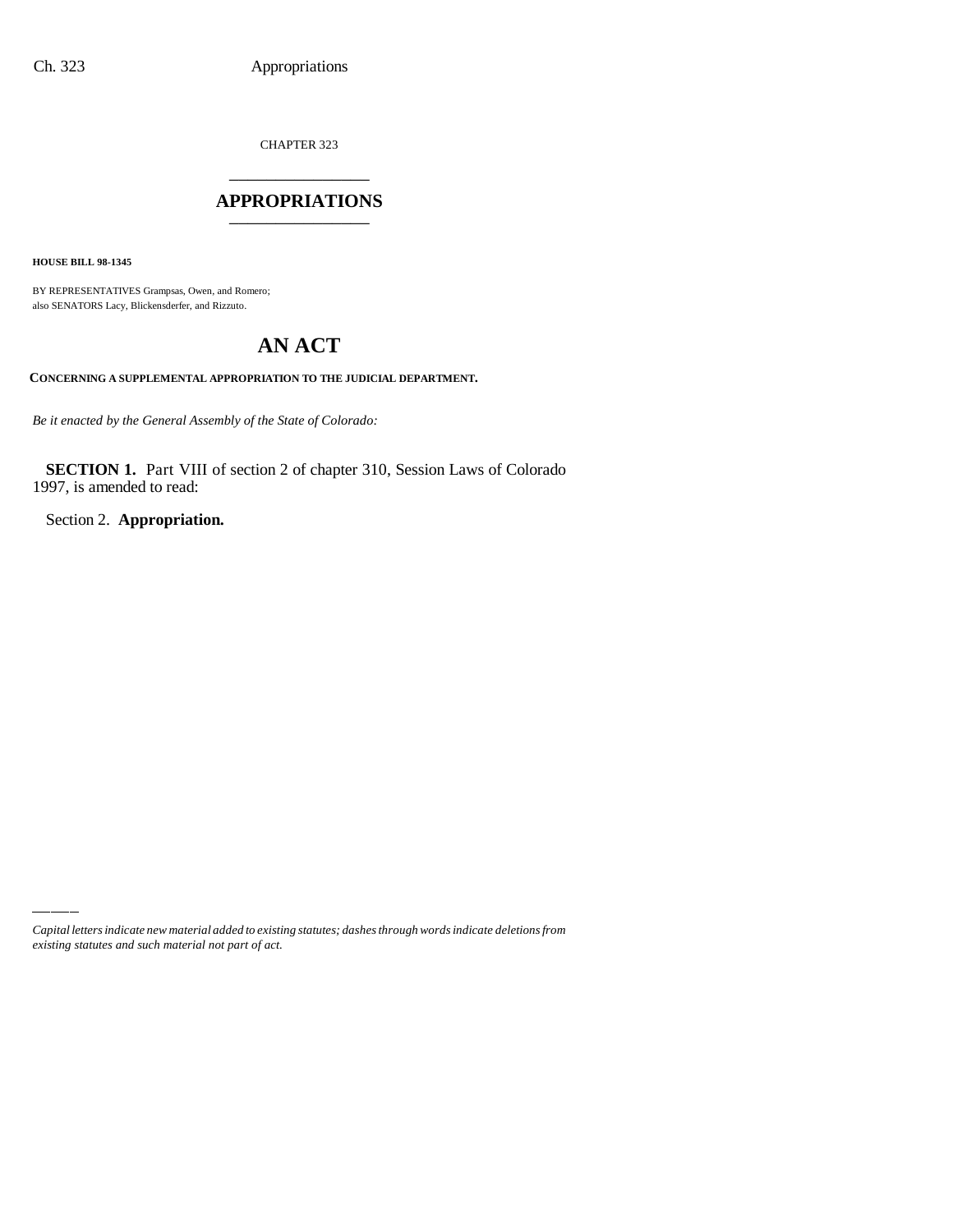|                            |                           |              |                               |                                                | APPROPRIATION FROM       |                                       |                                |
|----------------------------|---------------------------|--------------|-------------------------------|------------------------------------------------|--------------------------|---------------------------------------|--------------------------------|
|                            | ITEM &<br><b>SUBTOTAL</b> | <b>TOTAL</b> | <b>GENERAL</b><br><b>FUND</b> | <b>GENERAL</b><br><b>FUND</b><br><b>EXEMPT</b> | CASH<br><b>FUNDS</b>     | CASH<br><b>FUNDS</b><br><b>EXEMPT</b> | <b>FEDERAL</b><br><b>FUNDS</b> |
|                            | \$                        | \$           | \$                            | \$                                             | \$                       | \$                                    | \$                             |
|                            |                           |              | <b>PART VIII</b>              |                                                |                          |                                       |                                |
|                            |                           |              | <b>JUDICIAL DEPARTMENT</b>    |                                                |                          |                                       |                                |
| (1) SUPREME COURT          |                           |              |                               |                                                |                          |                                       |                                |
| <b>Personal Services</b>   | 2,127,866                 |              | 2,127,866<br>$(39.0$ FTE)     |                                                |                          |                                       |                                |
| <b>Operating Expenses</b>  | 75,777                    |              | 30,777                        |                                                | $45,000$ <sup>a</sup>    |                                       |                                |
|                            | 80,777                    |              |                               |                                                | $50,000$ <sup>a</sup>    |                                       |                                |
| Capital Outlay             | 4,000                     |              | 4,000                         |                                                |                          |                                       |                                |
| <b>Grievance Committee</b> | 2,465,000<br>$(31.5$ FTE) |              |                               |                                                | $2,175,000^{\mathrm{b}}$ | 290,000 °                             |                                |
| <b>Continuing Legal</b>    |                           |              |                               |                                                |                          |                                       |                                |
| Education                  | 280,000                   |              |                               |                                                | 275,000 <sup>b</sup>     | $5,000$ <sup>d</sup>                  |                                |
|                            | $(4.0$ FTE)               |              |                               |                                                |                          |                                       |                                |
| Law Examiner Board         | 620,000                   |              |                               |                                                | 570,000 °                | 50,000 $f$                            |                                |
|                            | $(8.2$ FTE)               |              |                               |                                                |                          |                                       |                                |
| Law Library                | 425,000                   |              |                               |                                                | 375,000 s                | $50,000$ h                            |                                |
|                            | $(2.0$ FTE)               |              |                               |                                                |                          |                                       |                                |
|                            |                           | 5,997,643    |                               |                                                |                          |                                       |                                |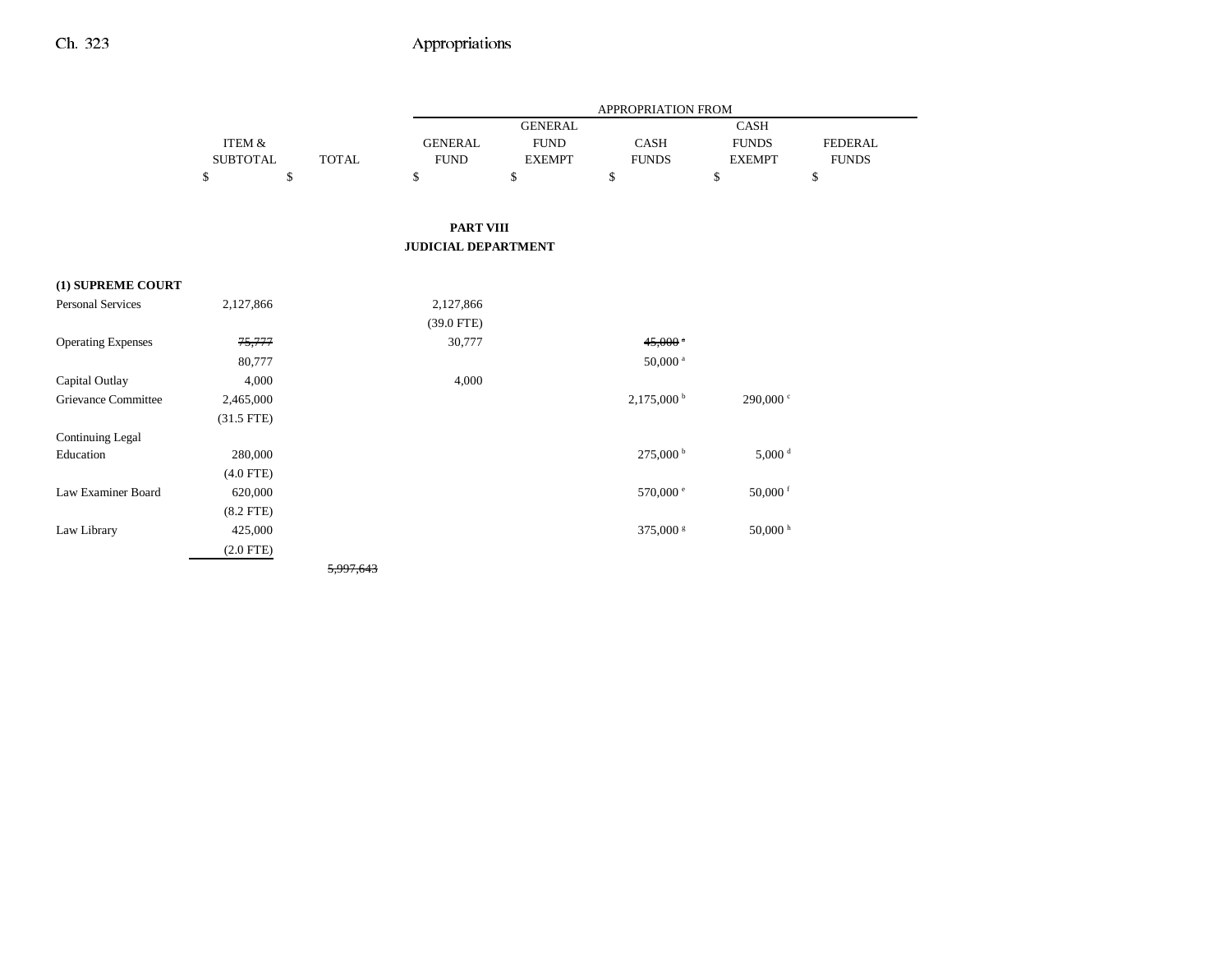#### 6,002,643

<sup>a</sup> This amount shall be from various fees and other cost recoveries.

<sup>b</sup> These amounts shall be from annual attorney registration fees and other fees. For purposes of complying with the limitation on state fiscal year spending imposed by Article X, Section 20 of the State Constitution, these moneys are included for informational purposes as they are continuously appropriated by a permanent statute or constitutional provision.

c This amount shall be from reserves in the Attorney Registration Fund.

d This amount shall be from reserves in the Continuing Legal Education Fund.

e This amount shall be from law examination application fees and other fees. For purposes of complying with the limitation on state fiscal year spending imposed by Article X, Section 20 of the State Constitution, these moneys are included for informational purposes as they are continuously appropriated by a permanent statute or constitutional provision.

f This amount shall be from reserves in the Law Examiner Board Fund.

<sup>g</sup> This amount shall be from appellate court filing fees and other fees. For purposes of complying with the limitation on state fiscal year spending imposed by Article X, Section 20 of the State Constitution, these moneys are included for informational purposes as they are continuously appropriated by a permanent statute or constitutional provision.  $^{\rm h}$  This amount shall be from reserves in the  $E\!a\!w$  SUPREME COURT Library Fund CREATED IN SECTION 13-2-120, C.R.S.

#### **(2) COURT OF APPEALS**

| <b>Personal Services</b>  | 4,459,754 |             | 4,459,754    |                    |
|---------------------------|-----------|-------------|--------------|--------------------|
|                           |           |             | $(79.0$ FTE) |                    |
| <b>Operating Expenses</b> | 78,121    |             | 71,121       | $7,000$ $^{\circ}$ |
|                           | 79,121    |             |              | 8,000 <sup>a</sup> |
|                           |           | 4, 537, 875 |              |                    |
|                           |           | 4,538,875   |              |                    |

<sup>a</sup> This amount shall be from copier machine and postage receipts.

#### **(3) COURTS ADMINISTRATION**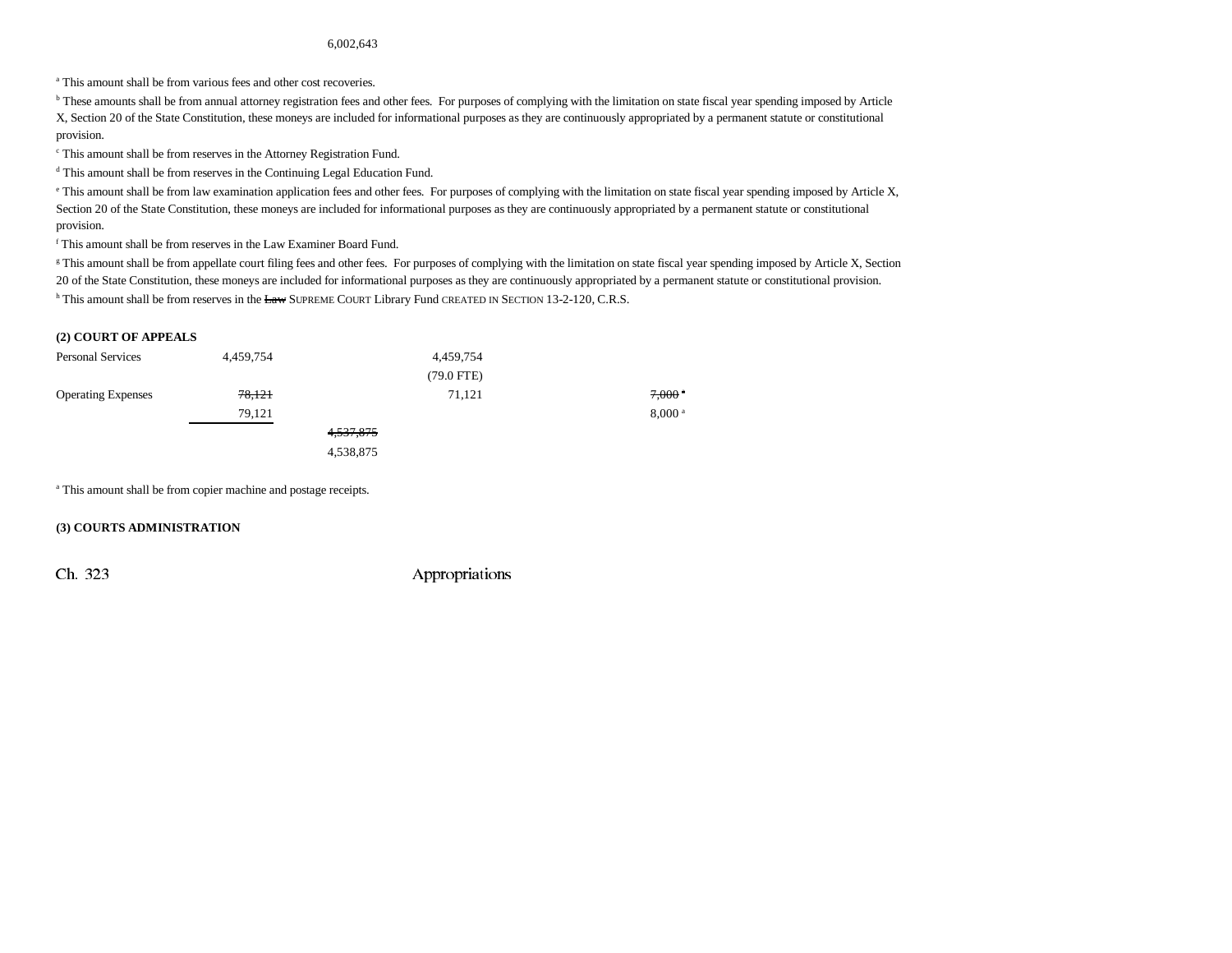|                                     |                                      |              |                               |                                                | APPROPRIATION FROM          |                                              |                                |
|-------------------------------------|--------------------------------------|--------------|-------------------------------|------------------------------------------------|-----------------------------|----------------------------------------------|--------------------------------|
|                                     | <b>ITEM &amp;</b><br><b>SUBTOTAL</b> | <b>TOTAL</b> | <b>GENERAL</b><br><b>FUND</b> | <b>GENERAL</b><br><b>FUND</b><br><b>EXEMPT</b> | <b>CASH</b><br><b>FUNDS</b> | <b>CASH</b><br><b>FUNDS</b><br><b>EXEMPT</b> | <b>FEDERAL</b><br><b>FUNDS</b> |
|                                     | \$                                   | \$           | \$                            | \$                                             | \$                          | \$                                           | \$                             |
|                                     |                                      |              |                               |                                                |                             |                                              |                                |
| $(A)$ Administration <sup>104</sup> |                                      |              |                               |                                                |                             |                                              |                                |
| <b>Personal Services</b>            | 2,232,823                            |              | 2,232,823                     |                                                |                             |                                              |                                |
|                                     |                                      |              | $(40.5$ FTE)                  |                                                |                             |                                              |                                |
| <b>Operating Expenses</b>           | 217,503                              |              | 217,503                       |                                                |                             |                                              |                                |
| <b>County Courthouse</b>            |                                      |              |                               |                                                |                             |                                              |                                |
| Furnishings <sup>105</sup>          | 2,750,516                            |              | 2,750,516                     |                                                |                             |                                              |                                |
|                                     | 5,200,842                            |              |                               |                                                |                             |                                              |                                |
| (B) Administrative Special Purpose  |                                      |              |                               |                                                |                             |                                              |                                |
| Health, Life, and Dental            | 4,698,442                            |              | 4,438,440                     |                                                | 90,825 <sup>a</sup>         | $169,177(T)$ <sup>b</sup>                    |                                |
| Short-term Disability               | 152,640                              |              | 145,235                       |                                                | $2,475$ <sup>a</sup>        | 4,930(T) $^{\rm b}$                          |                                |
| Salary Survey and                   |                                      |              |                               |                                                |                             |                                              |                                |
| Anniversary Increases               | 2,695,254                            |              | 2,616,949                     |                                                | 32,472 <sup>a</sup>         | $45,833(T)$ <sup>b</sup>                     |                                |
| Workers' Compensation               | 1,569,656                            |              | 1,547,616                     |                                                | $5,346$ <sup>a</sup>        | $16,694(T)$ <sup>b</sup>                     |                                |
| Legal Services for 2,556            |                                      |              |                               |                                                |                             |                                              |                                |
| hours                               | 122,685                              |              | 122,685                       |                                                |                             |                                              |                                |
| Payment to Risk                     |                                      |              |                               |                                                |                             |                                              |                                |
| Management and Property             |                                      |              |                               |                                                |                             |                                              |                                |
| Funds                               | 272,474                              |              | 267,339                       |                                                | 649 <sup>a</sup>            | 4,486 $(T)$ <sup>b</sup>                     |                                |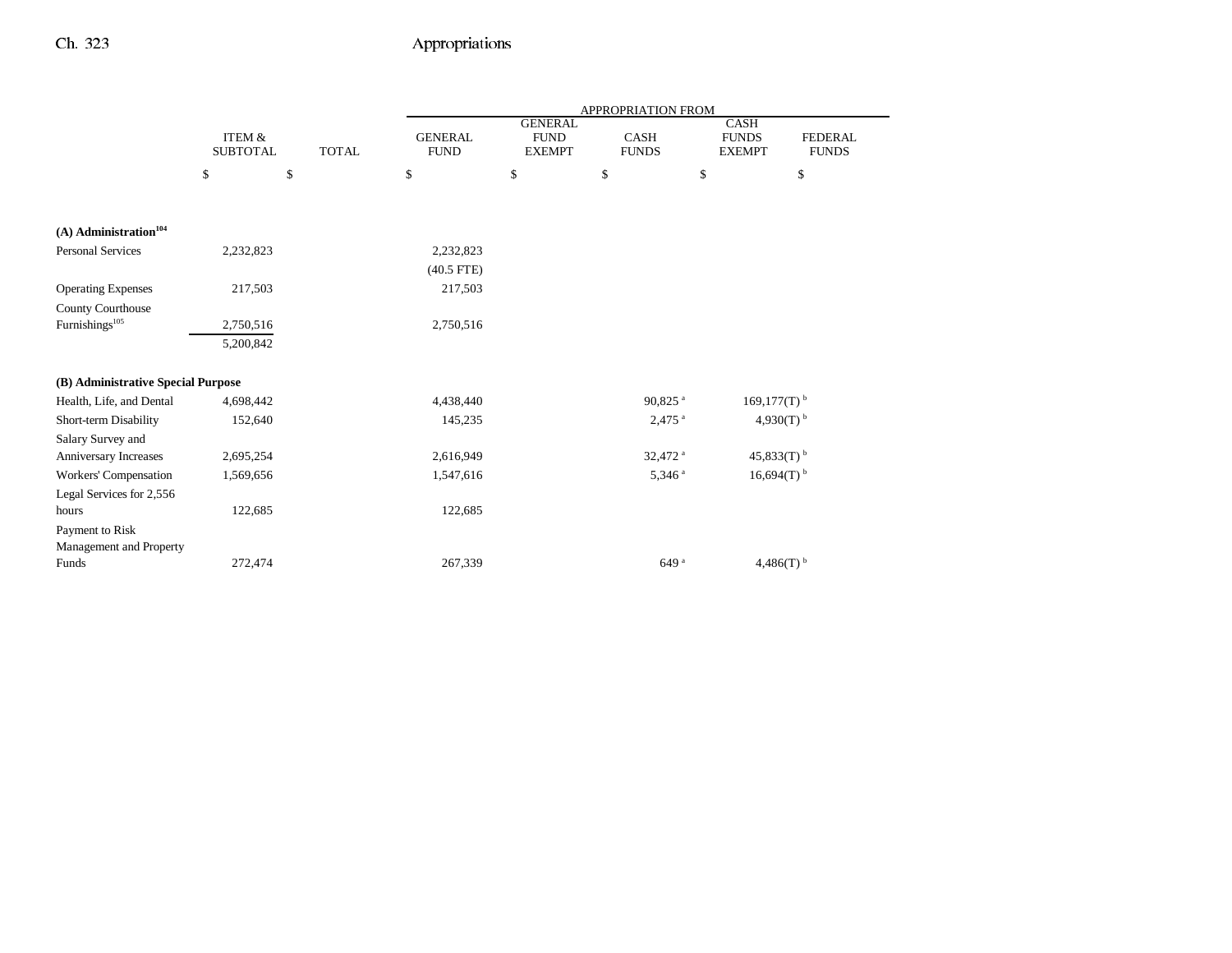| <b>Leased Space</b>                      | 170,000     | 170,000 |                          |                    |        |
|------------------------------------------|-------------|---------|--------------------------|--------------------|--------|
| Lease Purchase                           | 94,561      | 94,561  |                          |                    |        |
| <b>Administrative Purposes</b>           | 137,446     | 112,446 | 25,000 °                 |                    |        |
| Judicial Conference                      | 91,716      | 91,716  |                          |                    |        |
| <b>Retired Judges</b>                    | 55,598      | 55,598  |                          |                    |        |
|                                          | 78,263      | 78,263  |                          |                    |        |
| <b>Appellate Reports</b>                 |             |         |                          |                    |        |
| Publication                              | 74,600      | 74,600  |                          |                    |        |
| Office of Dispute                        |             |         |                          |                    |        |
| Resolution                               | 406,407     | 15,515  | $390.892 +$              |                    |        |
|                                          | 640,577     |         | 478,062 <sup>d</sup>     | 147,000 k          |        |
|                                          | $(4.5$ FTE) |         |                          |                    |        |
| Alimony and Support <sup>106</sup>       | 269,872     | 80,000  | $185,200^{\circ}$        | 4,672 $f$          |        |
| Judicial Performance <sup>107</sup>      | 90,000      | 90,000  |                          |                    |        |
| Child Support Enforcement                | 78,500      | 25,807  |                          | 52,693(T) $\rm{s}$ |        |
|                                          | $(1.0$ FTE) |         |                          |                    |        |
| Training                                 | 210,955     | 190,955 |                          |                    | 20,000 |
| Collections Investigators <sup>108</sup> | 2,245,274   |         | 1,737,274 <sup>h</sup>   | $508,000(T)^T$     |        |
|                                          |             |         | $2,245,274$ <sup>h</sup> |                    |        |
|                                          |             |         | $(36.3$ FTE $)$          | $(18.0$ FTE)       |        |
|                                          |             |         | $(54.3$ FTE)             |                    |        |
| Federal Funds and Other                  |             |         |                          |                    |        |
| Grants                                   | 67,186      |         |                          | 67,186(T)          |        |
|                                          | 142,186     |         |                          | $142,186(T)^{j}$   |        |
|                                          | 13,503,266  |         |                          |                    |        |

13,835,101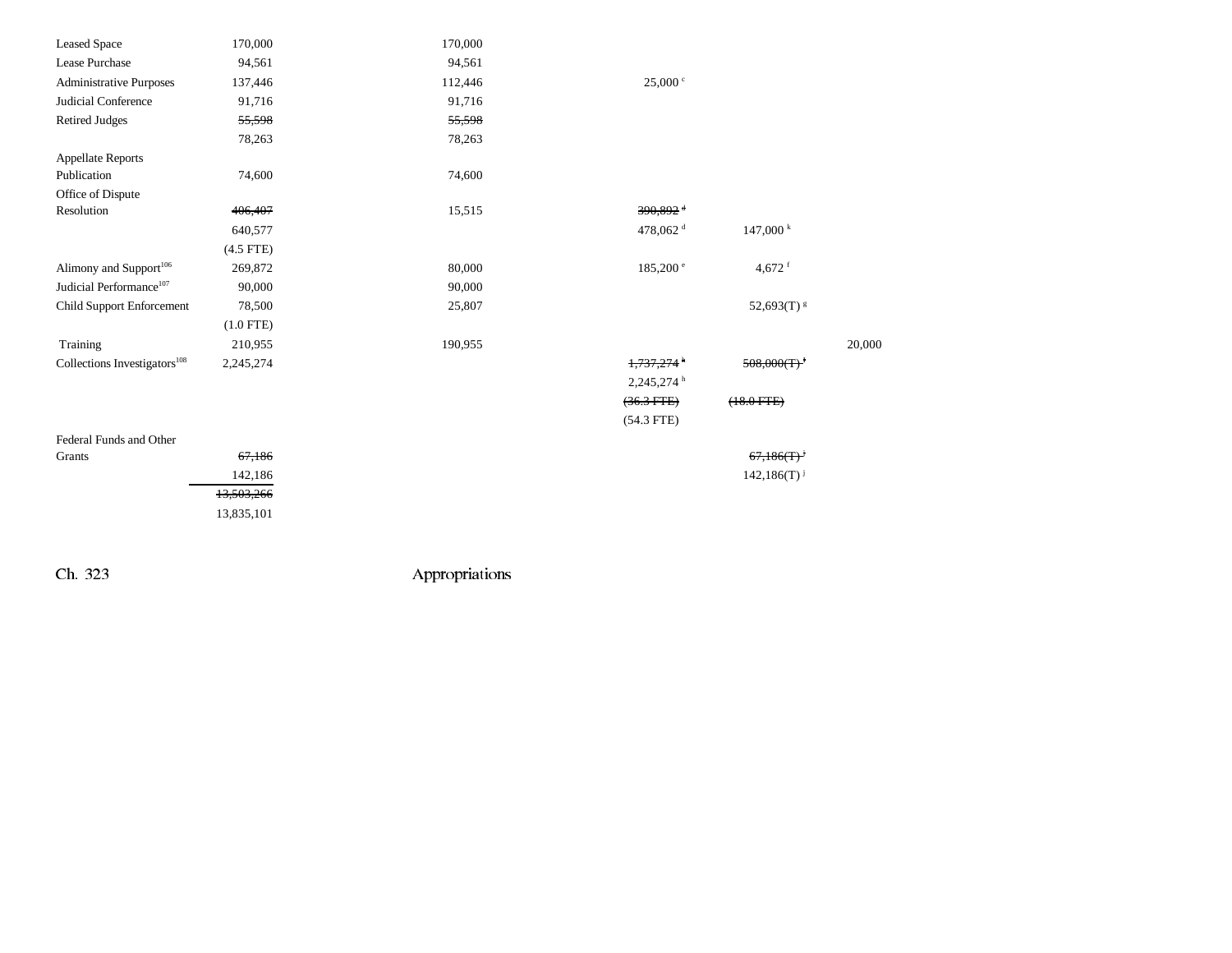|                 |              |                |                | APPROPRIATION FROM |               |              |
|-----------------|--------------|----------------|----------------|--------------------|---------------|--------------|
|                 |              |                | <b>GENERAL</b> |                    | CASH          |              |
| ITEM &          |              | <b>GENERAL</b> | <b>FUND</b>    | CASH               | <b>FUNDS</b>  | FEDERAL      |
| <b>SUBTOTAL</b> | <b>TOTAL</b> | FUND           | <b>EXEMPT</b>  | <b>FUNDS</b>       | <b>EXEMPT</b> | <b>FUNDS</b> |
|                 |              |                |                |                    |               |              |

<sup>a</sup> These amounts shall be from the Fines Collection Cash Fund, C.R.S., from the Drug Offender Surcharge Fund pursuant to Section 18-19-103, C.R.S., and from fees collected by the Office of Dispute Resolution pursuant to Section 13-22-305(3), C.R.S.

**b** These amounts shall be from the Department of Human Services, Alcohol and Drug Abuse Division, and the Department of Public Safety, Division of Criminal Justice.

<sup>c</sup> This amount shall be from fees for jury instruction committees ROYALTIES FROM THE SALE OF PATTERN JURY INSTRUCTIONS.

<sup>d</sup> This amount shall be from fees collected by the Office of Dispute Resolution pursuant to Section 13-22-305(3), C.R.S.

 $\textdegree$  This amount shall be from fees available pursuant to Section 13-32-101(1)(a.5)(I), C.R.S.

f This amount shall be from reserves in the Support Registry Fund.

<sup>g</sup> This amount shall be from federal funds appropriated in the Department of Human Services.

<sup>h</sup> Of this amount, \$655,554 shall be from the Collections COLLECTION Enhancement Fund PURSUANT TO SECTION 16-11-101.6 (2), C.R.S., and \$1,081,720 shall be from the Fines Collection Cash Fund PURSUANT TO SECTION 18-1-105 (1)(a)(III)(d), C.R.S., AND \$508,000 SHALL BE FROM LOCAL VICTIMS AND WITNESSES ASSISTANCE AND LAW ENFORCEMENT (VALE) BOARDS.

<sup>1</sup>-This amount shall be from local Victim's Assistance and Law Enforcement Boards from funds originally appropriated in the Trial Courts.

j This amount shall be from federal funds from the Department of Public Safety, Division of Criminal Justice.

 $^\mathrm{k}$  Of this amount, \$89,000 (T) shall be from federal funds from the Department of Human Services, \$33,000 (T) shall be from federal funds from the GOVERNOR'S OFFICE, AND \$25,000 SHALL BE FROM RESERVES IN THE DISPUTE RESOLUTION FUND CREATED IN SECTION 13-22-310, C.R.S.

#### **(C) Judicial/Heritage Complex63**

| <b>Personal Services</b> | 411,074 | 411,074     |
|--------------------------|---------|-------------|
|                          |         | $(4.0$ FTE) |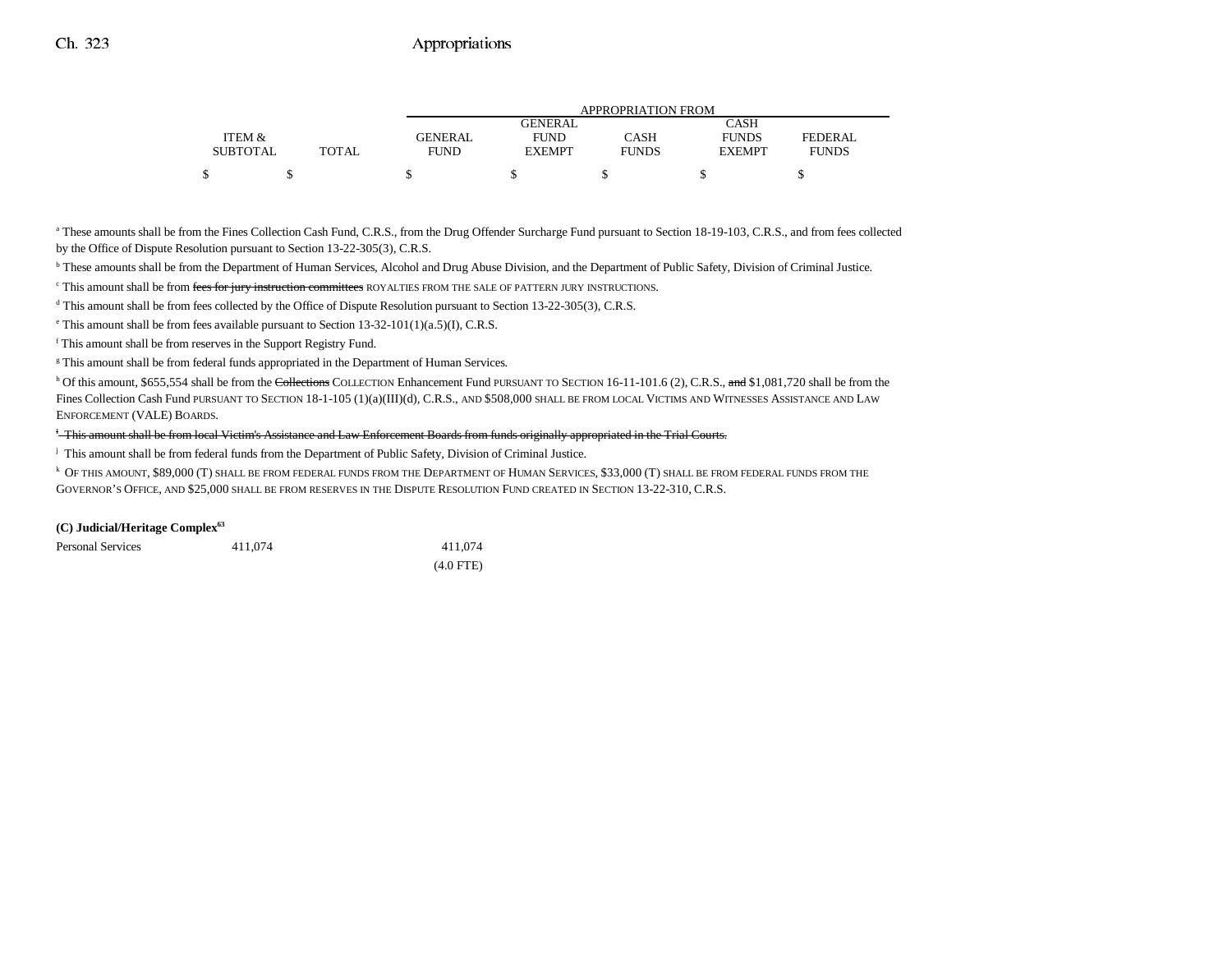| <b>Operating Expenses</b>                                | 58,680    | 58,680       |                       |
|----------------------------------------------------------|-----------|--------------|-----------------------|
| Parking Lot Maintenance                                  | 2,500     |              | $2,500$ <sup>a</sup>  |
|                                                          | 472,254   |              |                       |
| <sup>a</sup> This amount shall be from parking receipts. |           |              |                       |
| (D) Integrated Information Services $109$                |           |              |                       |
| <b>Personal Services</b>                                 | 1,584,783 | 1,584,783    |                       |
|                                                          |           | $(36.0$ FTE) |                       |
| <b>Operating Expenses</b>                                | 189,074   | 174,074      | $15,000$ <sup>a</sup> |
|                                                          | 219,074   |              | 45,000 $^{\circ}$     |
| Purchase of Services from                                |           |              |                       |
| <b>Computer Center</b>                                   | 421,649   | 421.649      |                       |
| Telecommunications                                       |           |              |                       |

Expense 350,000 350,000

45,000  $^{\mathrm{a}}$ 

#### Hardware/Software Maintenance 1,075,000 1,075,000 Lease Purchase

| Lease Purchase       | 581,383   | 581,383 |
|----------------------|-----------|---------|
| Hardware Replacement | 726,000   | 726,000 |
| Computer Integrated  |           |         |
| Courtroom            | 30,000    | 30,000  |
|                      | 4,957,889 |         |
|                      | 4,987,889 |         |

a This amount shall be from various fees and other cost recoveries.

24,134,251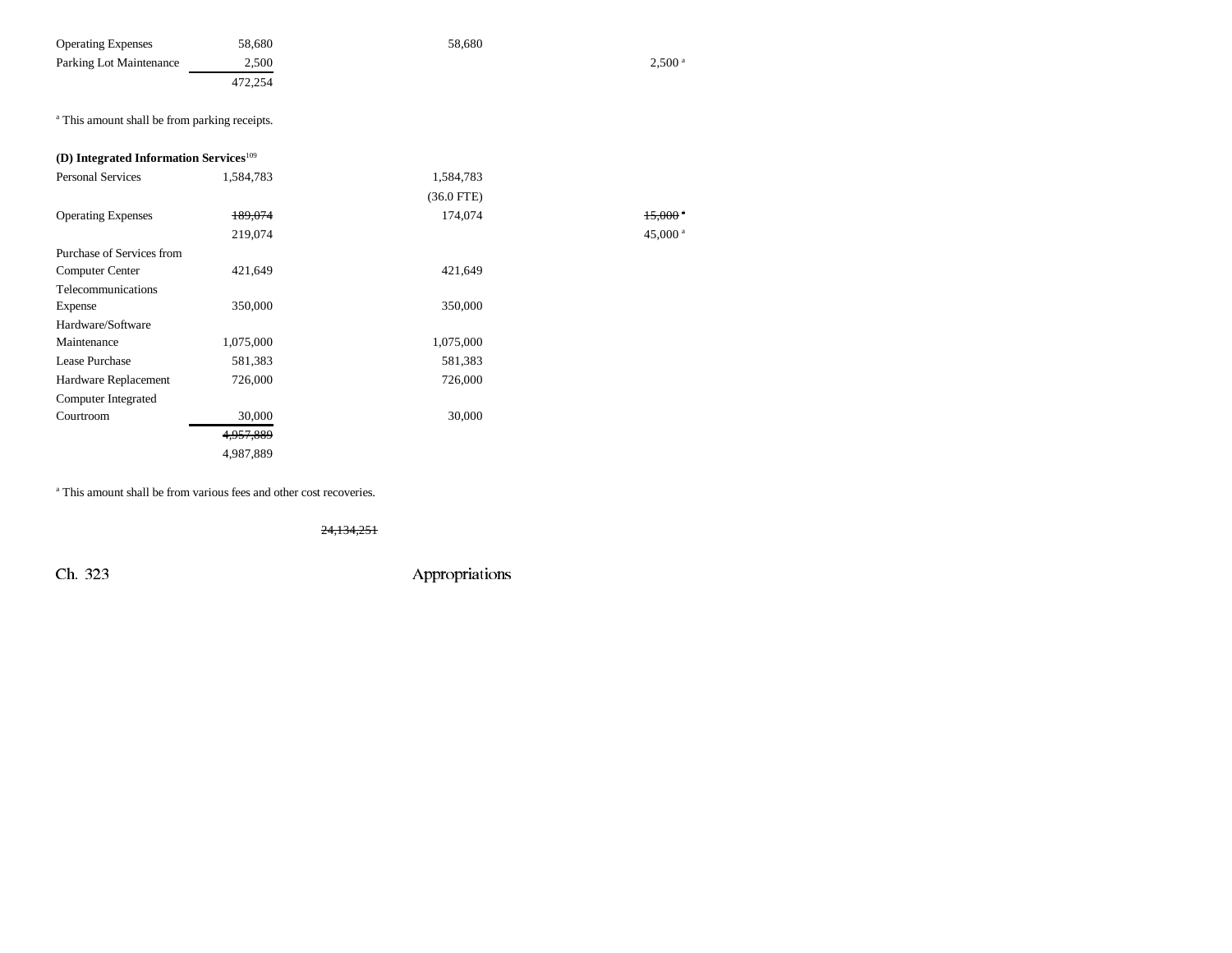|                                 |                                      |              |                               |                                                | APPROPRIATION FROM          |                                              |                                |
|---------------------------------|--------------------------------------|--------------|-------------------------------|------------------------------------------------|-----------------------------|----------------------------------------------|--------------------------------|
|                                 | <b>ITEM &amp;</b><br><b>SUBTOTAL</b> | <b>TOTAL</b> | <b>GENERAL</b><br><b>FUND</b> | <b>GENERAL</b><br><b>FUND</b><br><b>EXEMPT</b> | <b>CASH</b><br><b>FUNDS</b> | <b>CASH</b><br><b>FUNDS</b><br><b>EXEMPT</b> | <b>FEDERAL</b><br><b>FUNDS</b> |
|                                 | \$                                   | \$           | \$                            | \$                                             | \$                          | \$                                           | \$                             |
|                                 |                                      |              |                               |                                                |                             |                                              |                                |
|                                 |                                      | 24,496,086   |                               |                                                |                             |                                              |                                |
| (4) TRIAL COURTS <sup>110</sup> |                                      |              |                               |                                                |                             |                                              |                                |
| <b>Personal Services</b>        | 61,215,977                           |              | 61,189,049                    |                                                |                             | $26,928(T)^{3}$                              |                                |
|                                 | 61,189,049                           |              |                               |                                                |                             |                                              |                                |
|                                 |                                      |              | $(1,367.7$ FTE)               |                                                |                             | $(0.5$ FTE)                                  |                                |
| <b>Operating Expenses</b>       | 4,147,922                            |              | 2,727,336                     |                                                | 1,420,586                   |                                              |                                |
|                                 | 4,307,922                            |              |                               |                                                | 1,580,586 b                 |                                              |                                |
| Capital Outlay                  | 218,271                              |              | 218,271                       |                                                |                             |                                              |                                |
| Purchase of Microfilm           |                                      |              |                               |                                                |                             |                                              |                                |
| Services                        | 95,536                               |              | 85,536                        |                                                | $10,000 \text{°}$           |                                              |                                |
| <b>Mandated Costs</b>           | 16,567,901                           |              | 16,567,901                    |                                                |                             |                                              |                                |
|                                 | 17,658,915                           |              | 17,658,915                    |                                                |                             |                                              |                                |
| <b>Involuntary Commitments</b>  | 8,344                                |              |                               |                                                |                             | $8,344(T)^d$                                 |                                |
| Sex Offender Surcharge          |                                      |              |                               |                                                |                             |                                              |                                |
| Fund Program                    | 9,666                                |              |                               |                                                | 9,666e                      |                                              |                                |
| Victim Compensation             | 8,728,518                            |              |                               |                                                | 8,728,518 $f$               |                                              |                                |
| Victim Assistance               | 9,421,587                            |              |                               |                                                | 9,421,587                   |                                              |                                |
|                                 | 11,444,910                           |              |                               |                                                | 11,444,910 \$               |                                              |                                |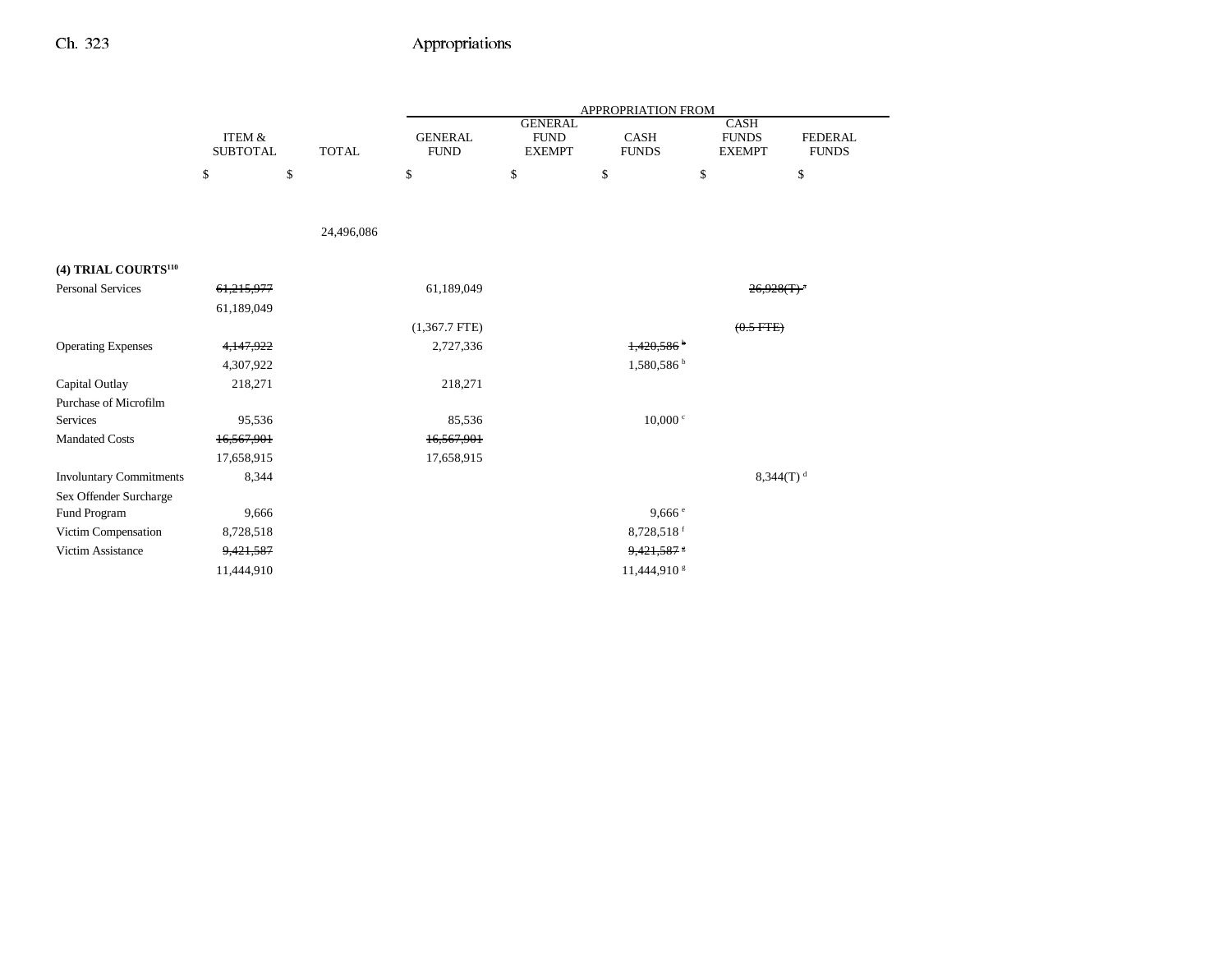| <b>Family Preservation</b> |           |             |        |                      |                           |             |
|----------------------------|-----------|-------------|--------|----------------------|---------------------------|-------------|
| <b>Matching Funds</b>      | 216,882   |             | 48,814 |                      |                           | 168,068     |
| Dependency and Neglect     |           |             |        |                      |                           |             |
| Pilot Projects             | 229,064   |             |        |                      | $229,064(T)$ <sup>h</sup> |             |
| Federal Funds and Other    |           |             |        |                      |                           |             |
| Grants                     | 831,000   |             |        | $181,000^{\text{T}}$ | 400,000(T)                | 250,000     |
|                            | 1,003,312 |             |        |                      | $422,312(T)^{j}$          | 400,000     |
|                            |           |             |        | $(4.0$ FTE)          | $(7.5$ FTE)               | $(5.0$ FTE) |
|                            |           | 101,690,668 |        |                      |                           |             |

105,110,389

#### <sup>\*</sup>-This amount shall be from the Department of Human Services, Division of Youth Corrections.

<sup>b</sup> This amount shall be from various fees and other cost recoveries.

c This amount shall be from the sale of CD-ROMs.

<sup>d</sup> This amount shall be from federal funds appropriated in the Department of Human Services, Alcohol and Drug Abuse Division, pursuant to Section 25-1-1112 SECTION 25-1-1112 (1), C.R.S.

e This amount shall be from the Sex Offender Surcharge Fund.

<sup>f</sup> This amount shall be from the Crime Victim Compensation Fund. For purposes of complying with the limitation on state fiscal year spending imposed by Article X, Section 20 of the State Constitution, these moneys are included for informational purposes as they are continuously appropriated by a permanent statute or constitutional provision.

<sup>g</sup> This amount shall be from the Victims and Witnesses Assistance and Law Enforcement Fund. For purposes of complying with the limitation on state fiscal year spending imposed by Article X, Section 20 of the State Constitution, these moneys are included for informational purposes as they are continuously appropriated by a permanent statute or constitutional provision.

<sup>h</sup> This amount shall be from the Department of Human Services, from moneys in Family Issues Cash Fund.

<sup>I</sup> Of this amount, \$150,000 AND 4.0 FTE shall be from local grants for administration of Useful Public Service programs FEES COLLECTED PURSUANT TO SECTION 16-11-701

(6), C.R.S., FROM PERSONS REQUIRED TO PERFORM COMMUNITY OR USEFUL PUBLIC SERVICE, and \$31,000 shall be a grant from Jefferson County.

<sup>j</sup> This amount shall be from federal funds appropriated in the Department of Public Safety, Division of Criminal Justice for the Denver Drug Court.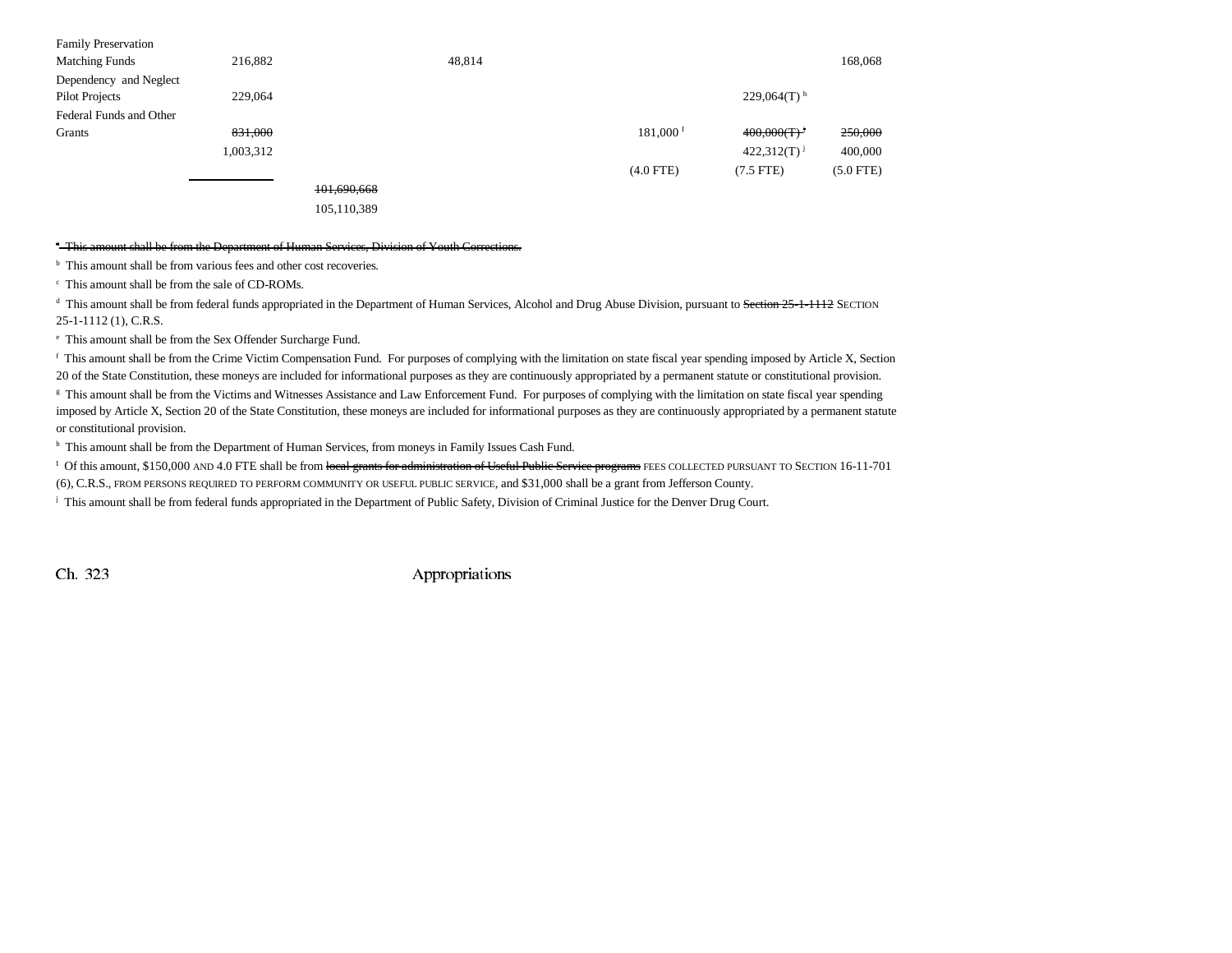|                                                           |                                      |              |                               |                                                | APPROPRIATION FROM          |                                              |                                |
|-----------------------------------------------------------|--------------------------------------|--------------|-------------------------------|------------------------------------------------|-----------------------------|----------------------------------------------|--------------------------------|
|                                                           | <b>ITEM &amp;</b><br><b>SUBTOTAL</b> | <b>TOTAL</b> | <b>GENERAL</b><br><b>FUND</b> | <b>GENERAL</b><br><b>FUND</b><br><b>EXEMPT</b> | <b>CASH</b><br><b>FUNDS</b> | <b>CASH</b><br><b>FUNDS</b><br><b>EXEMPT</b> | <b>FEDERAL</b><br><b>FUNDS</b> |
|                                                           | \$                                   | \$           | \$                            | \$                                             | \$                          | \$                                           | \$                             |
| (5) PROBATION AND RELATED SERVICES <sup>6, 111, 112</sup> |                                      |              |                               |                                                |                             |                                              |                                |
|                                                           |                                      |              |                               |                                                |                             |                                              |                                |
| Personal Services                                         | 27,533,462                           |              | 27,533,462                    |                                                |                             |                                              |                                |
|                                                           | 27,644,051                           |              | 27,644,051                    |                                                |                             |                                              |                                |
|                                                           |                                      |              | $(591.8$ FTE)                 |                                                |                             |                                              |                                |
| Female Offender Program                                   | 241,580                              |              | 241,580                       |                                                |                             |                                              |                                |
|                                                           |                                      |              | $(6.0$ FTE)                   |                                                |                             |                                              |                                |
| <b>Operating Expenses</b>                                 | 1,093,178                            |              | 1,093,178                     |                                                |                             |                                              |                                |
| Capital Outlay                                            | 40,000                               |              | 40,000                        |                                                |                             |                                              |                                |
| <b>Intensive Supervision</b>                              |                                      |              |                               |                                                |                             |                                              |                                |
| <b>Operating Expenses</b>                                 | 122,505                              |              | 122,505                       |                                                |                             |                                              |                                |
| <b>Offender Services</b>                                  | 1,017,000                            |              |                               |                                                | 867,000 <sup>a</sup>        | $150,000(T)$ <sup>b</sup>                    |                                |
|                                                           |                                      |              |                               |                                                |                             | $(3.0$ FTE)                                  |                                |
| Electronic Monitoring/                                    |                                      |              |                               |                                                |                             |                                              |                                |
| Drug Testing                                              | 667,170                              |              | 667,170                       |                                                |                             |                                              |                                |
| Juvenile Residential and                                  |                                      |              |                               |                                                |                             |                                              |                                |
| <b>Aftercare Services</b>                                 | 558,720                              |              | 558,720                       |                                                |                             |                                              |                                |
| Alcohol/Drug Driving                                      |                                      |              |                               |                                                |                             |                                              |                                |
| <b>Safety Contract</b>                                    | 2,800,363                            |              |                               |                                                |                             | $2,800,363(T)$ <sup>c</sup>                  |                                |
|                                                           |                                      |              |                               |                                                |                             | $(70.2$ FTE)                                 |                                |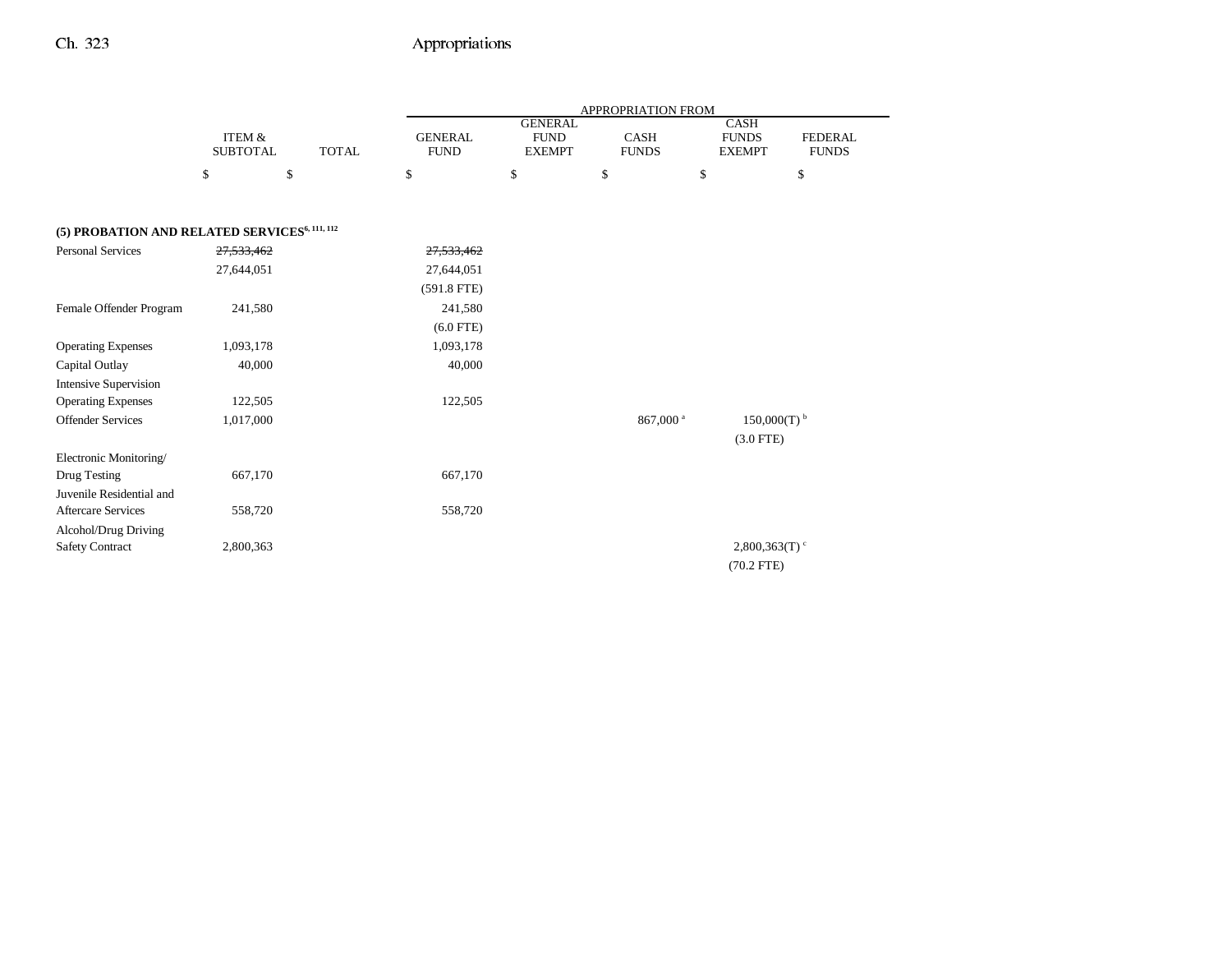| Drug Offender Assessment     | 615,543   |            | $615,543$ <sup>d</sup> |                             |                |
|------------------------------|-----------|------------|------------------------|-----------------------------|----------------|
|                              |           |            | $(11.5$ FTE)           |                             |                |
| Victims Assistance and       |           |            |                        |                             |                |
| <b>Law Enforcement Grant</b> |           |            |                        |                             |                |
| <b>GRANTS</b>                | 60,000    |            |                        | $60,000(T)$ <sup>e</sup>    |                |
|                              | 407,149   |            | $310,970$ k            | $85,000(T)$ <sup>e</sup>    | 11,179         |
|                              |           |            | $(8.0$ FTE)            | $(1.0$ FTE)                 | $(0.5$ FTE $)$ |
| S.B. 91-94                   | 1,300,230 |            |                        | $1,300,230(T)$ <sup>f</sup> |                |
|                              | 1,380,475 |            |                        | $1,380,475(T)$ <sup>f</sup> |                |
|                              |           |            |                        | $(21.0$ FTE)                |                |
|                              |           |            |                        | $(24.3$ FTE)                |                |
| Sex Offender Assessment      | 209,000   |            | $209,000$ s            |                             |                |
| Genetic Testing              | 11,282    |            |                        | 11,282 h                    |                |
| Federal Funds and Other      |           |            |                        |                             |                |
| Grants                       | 1,439,945 |            | $115,000^{\mathrm{T}}$ | $881,000(T)^{j}$            | 443,945        |
|                              | 2,019,000 |            |                        | $1,279,000(T)$ <sup>j</sup> | 625,000        |
|                              |           |            | $(3.1$ FTE)            | $(8.9$ FTE)                 | $(2.0$ FTE)    |
|                              |           |            |                        | $(12.1$ FTE)                | $(6.6$ FTE)    |
|                              |           | 37,709,978 |                        |                             |                |
|                              |           |            |                        |                             |                |

38,827,016

<sup>a</sup> This amount shall be from the Offender Services Fund pursuant to Section 16-11-214(1), C.R.S.

<sup>b</sup> This amount shall be from federal funds appropriated in the Department of Public Safety, Division of Criminal Justice.

<sup>c</sup> This amount shall be from the Department of Human Services, Alcohol and Drug Abuse Division, pursuant to Section 42-4-1202(5) SECTION 42-4-1301 (10), C.R.S.

<sup>d</sup> This amount shall be from the Drug Offender Surcharge Fund pursuant to Section 18-19-103, C.R.S.

e This amount shall be from state Victims Assistance and Law Enforcement grant funds appropriated in the Department of Public Safety, Division of Criminal Justice.

f This amount shall be from the Department of Human Services, Division of Youth Corrections.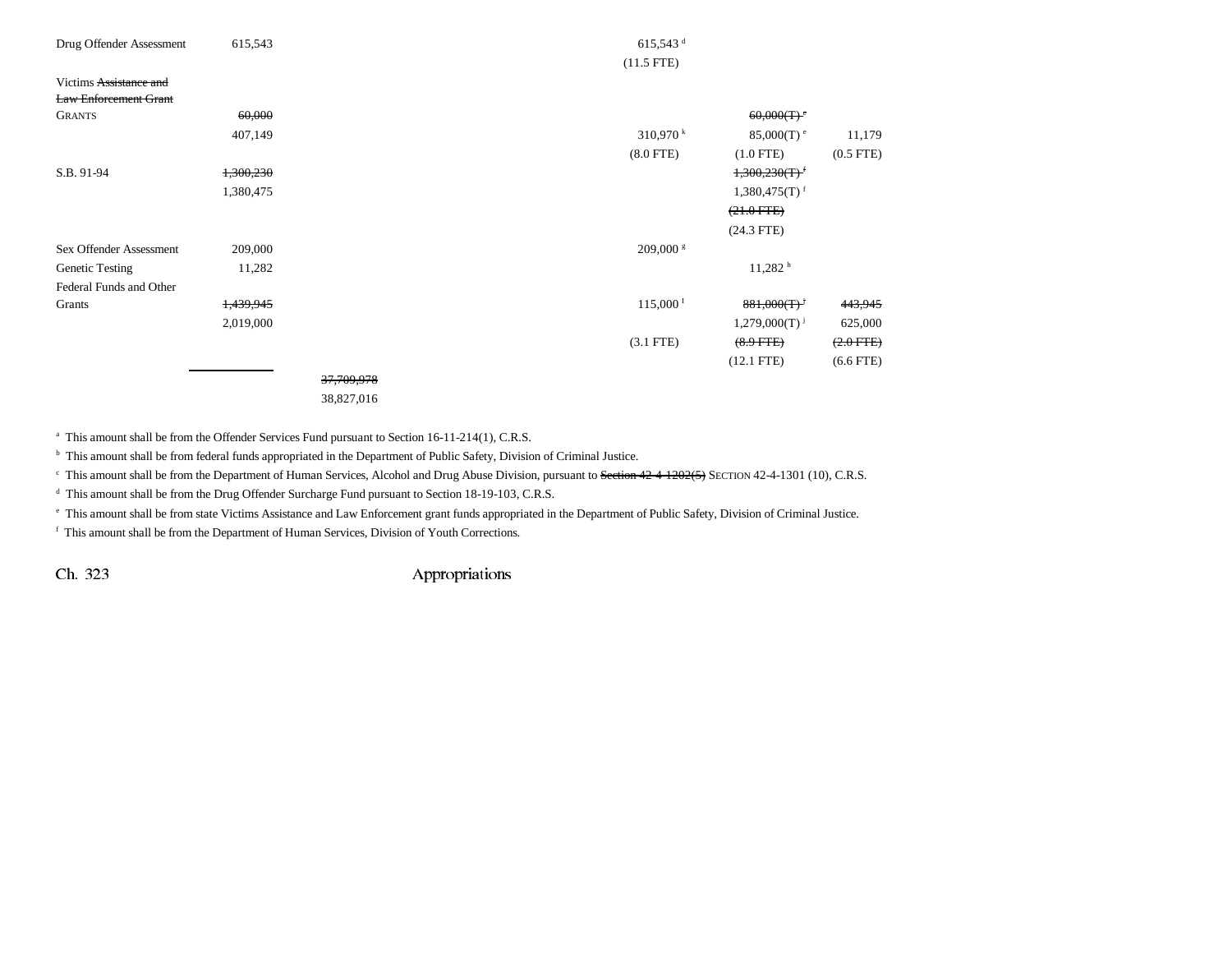|                 |       | <b>APPROPRIATION FROM</b> |                |              |               |              |
|-----------------|-------|---------------------------|----------------|--------------|---------------|--------------|
|                 |       |                           | <b>GENERAL</b> |              | CASH          |              |
| ITEM &          |       | GENERAL                   | <b>FUND</b>    | CASH         | <b>FUNDS</b>  | FEDERAL      |
| <b>SUBTOTAL</b> | TOTAL | FUND                      | <b>EXEMPT</b>  | <b>FUNDS</b> | <b>EXEMPT</b> | <b>FUNDS</b> |
|                 |       |                           |                |              |               |              |
|                 |       |                           |                |              |               |              |

 $^\circ$  This amount shall be from the Sex Offender <del>Treatment</del> SURCHARGE Fund CREATED IN SECTION 18-21-103 (3), C.R.S.

<sup>h</sup> This amount shall be from reserves in the Offender Services Fund.

<sup>1</sup> Of this amount \$65,000 shall be from the City and County of Denver, and \$50,000 shall be from local grants for administration of Useful Public Service programs FEES COLLECTED PURSUANT TO SECTION 16-11-701 (6), C.R.S., FROM PERSONS REQUIRED TO PERFORM COMMUNITY OR USEFUL PUBLIC SERVICE.

<sup>j</sup> This amount OF THIS AMOUNT, \$1,189,000 shall be from federal funds appropriated in the Department of Human Services for juvenile assessment and treatment programs, \$45,000 SHALL BE FROM FEDERAL FUNDS APPROPRIATED IN THE DEPARTMENT OF PUBLIC SAFETY FOR JUVENILE ASSESSMENT AND TREATMENT PROGRAMS, AND \$45,000 SHALL BE FROM THE COLORADO DEPARTMENT OF EDUCATION FOR AN ADULT LITERACY PROGRAM.

k THIS AMOUNT SHALL BE FROM GRANTS FROM LOCAL VICTIMS AND WITNESSES ASSISTANCE AND LAW ENFORCEMENT (VALE) BOARDS PURSUANT TO SECTION 24-4.2-105  $(2.5)(a)(II)$ , C.R.S.

### **(6) PUBLIC DEFENDER113, 114, 115**

| <b>Personal Services</b>     | 17,472,912 | 17,472,912    |                    |
|------------------------------|------------|---------------|--------------------|
|                              |            | $(308.1$ FTE) |                    |
| Health, Life, and Dental     | 630,535    | 630,535       |                    |
| Short-term Disability        | 30,914     | 30.914        |                    |
| Salary Survey and            |            |               |                    |
| <b>Anniversary Increases</b> | 651,307    | 651,307       |                    |
| Workers' Compensation        | 17,818     | 17,818        |                    |
| <b>Operating Expenses</b>    | 1,012,973  | 1,004,473     | 8.500 <sup>a</sup> |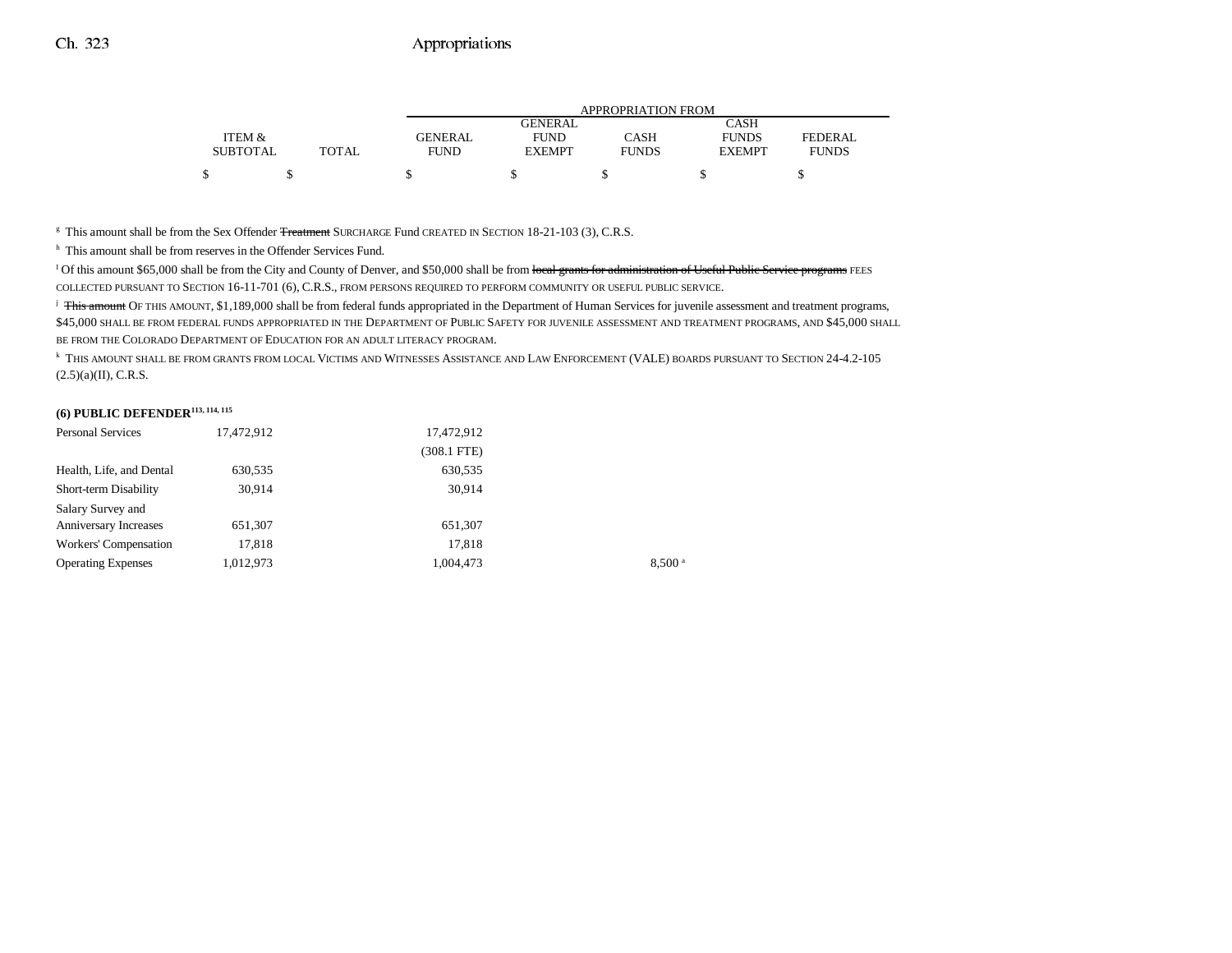| Capital Outlay                | 12,500  |            | 12,500  |
|-------------------------------|---------|------------|---------|
| Purchases of Services from    |         |            |         |
| Computer Center               | 3.978   |            | 3,978   |
| <b>Vehicle Lease Payments</b> | 60,895  |            | 60,895  |
| <b>Leased Space/Utilities</b> | 999,614 |            | 999,614 |
| <b>Automation Plan</b>        | 603,581 |            | 603,581 |
| <b>Contract Services</b>      | 20,000  |            | 20,000  |
|                               |         | 21,517,027 |         |

<sup>a</sup> This amount shall be from training fees.

| (7) ALTERNATE DEFENSE COUNSEL <sup>116</sup> |           |             |                      |
|----------------------------------------------|-----------|-------------|----------------------|
| <b>Personal Services</b>                     | 183.454   | 183.454     |                      |
|                                              |           | $(3.0$ FTE) |                      |
| Health, Life, and Dental                     | 6,655     | 6,655       |                      |
| Short-term Disability                        | 349       | 349         |                      |
| Salary Survey and                            |           |             |                      |
| Anniversary Increases                        | 4,572     | 4,572       |                      |
| <b>Operating Expenses</b>                    | 22,032    | 22,032      |                      |
|                                              | 24,032    |             | $2,000$ <sup>a</sup> |
| <b>Leased Space</b>                          | 16,200    | 16,200      |                      |
| Purchase of Services From                    |           |             |                      |
| Computer Center                              | 4,000     | 4,000       |                      |
| <b>Conflict of Interest</b>                  |           |             |                      |
| Contracts <sup>117</sup>                     | 5,768,084 | 5,768,084   |                      |
|                                              | 5,305,464 | 5,305,464   |                      |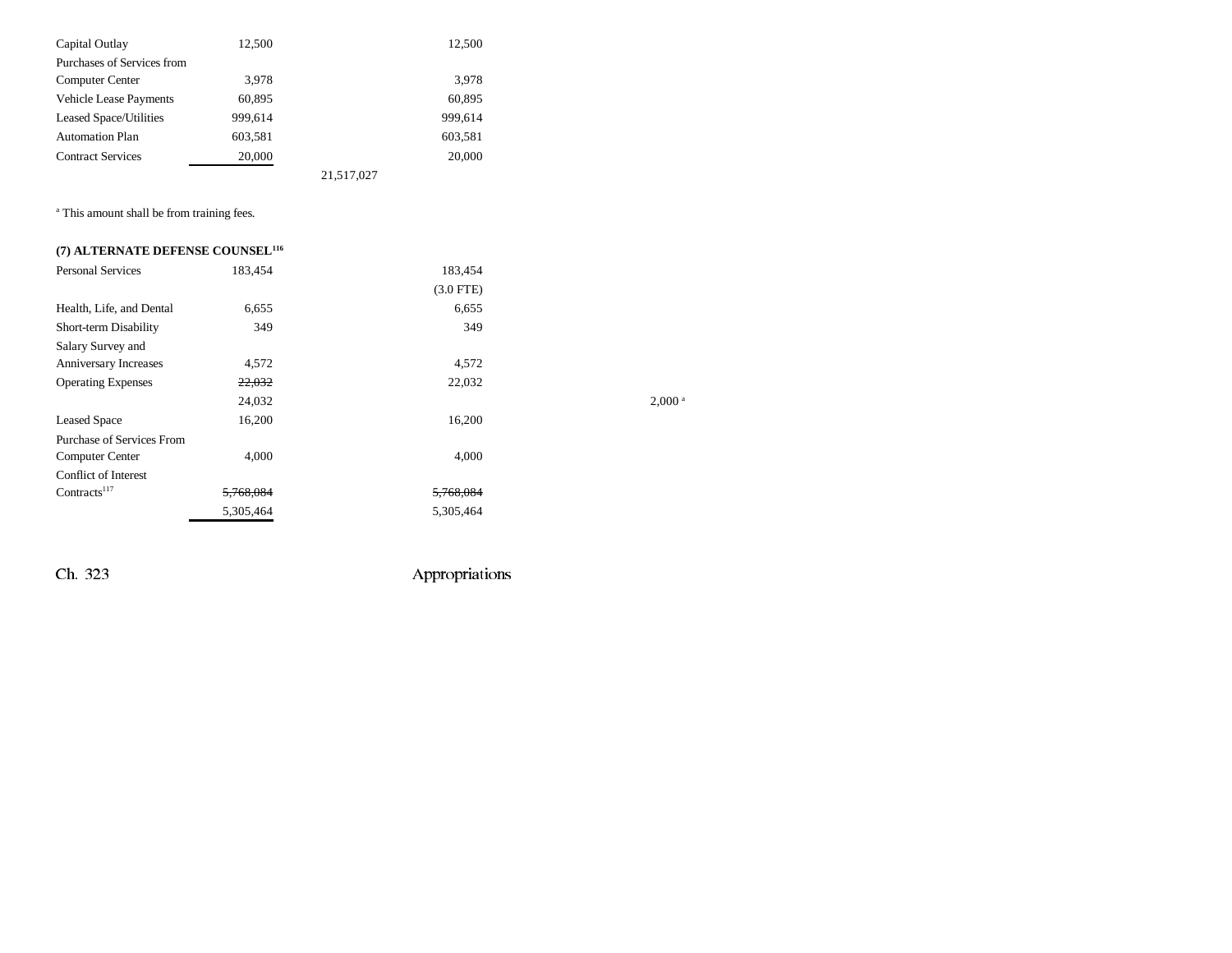## Ch. 323 Appropriations

|                                                                                                        |                                           | APPROPRIATION FROM |                               |                                                |                             |                                              |                                |  |
|--------------------------------------------------------------------------------------------------------|-------------------------------------------|--------------------|-------------------------------|------------------------------------------------|-----------------------------|----------------------------------------------|--------------------------------|--|
|                                                                                                        | ITEM &<br><b>SUBTOTAL</b><br><b>TOTAL</b> |                    | <b>GENERAL</b><br><b>FUND</b> | <b>GENERAL</b><br><b>FUND</b><br><b>EXEMPT</b> | <b>CASH</b><br><b>FUNDS</b> | <b>CASH</b><br><b>FUNDS</b><br><b>EXEMPT</b> | <b>FEDERAL</b><br><b>FUNDS</b> |  |
|                                                                                                        | \$                                        | \$                 | \$                            | \$                                             | \$                          | \$                                           | \$                             |  |
|                                                                                                        |                                           |                    |                               |                                                |                             |                                              |                                |  |
|                                                                                                        |                                           | 6,005,346          |                               |                                                |                             |                                              |                                |  |
|                                                                                                        |                                           | 5,544,726          |                               |                                                |                             |                                              |                                |  |
| <sup>a</sup> THIS AMOUNT SHALL BE FROM TRAINING FEES.                                                  |                                           |                    |                               |                                                |                             |                                              |                                |  |
| TOTALS PART VIII                                                                                       |                                           |                    |                               |                                                |                             |                                              |                                |  |
| $(\textbf{J}\textbf{U}\textbf{D}\textbf{I}\textbf{C}\textbf{I}\textbf{A}\textbf{L})^{2,\,3,\,4,\,118}$ |                                           | \$201,592,788      | \$166,053,860                 |                                                | \$27,521,033                | $$7,135,882$ *                               | \$882,013                      |  |
|                                                                                                        |                                           | \$206,036,762      | \$166,815,508                 |                                                | \$30,648,496                | \$7,348,511 <sup>a</sup>                     | \$1,224,247                    |  |

<sup>a</sup> Of this amount,  $$6,724,816$  \$6,912,557 contains a (T) notation.

**FOOTNOTES** -- The following statements are referenced to the numbered footnotes throughout section 2.

- 2 (Governor lined through this provision. See L. 97, p. 2126.)
- 3 All Departments, Totals -- The General Assembly requests that copies of all reports requested in other footnotes contained in this act be delivered to the Joint Budget Committee and the majority and minority leadership in each house of the General Assembly.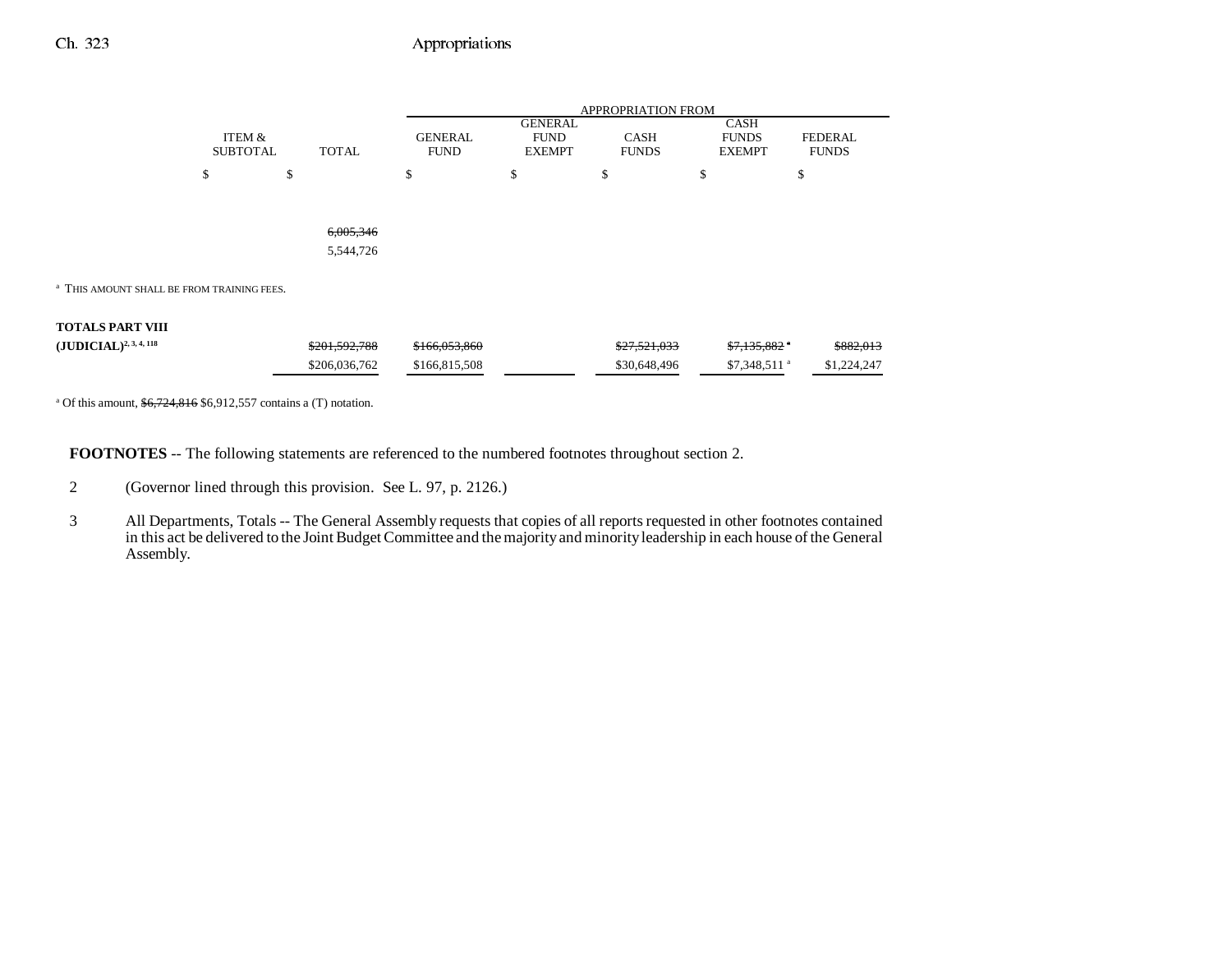- 4(Governor lined through this provision. See L. 97, p. 2126.)
- 6 Department of Corrections, Management, Executive Director's Office Subprogram; Department of Human Services, Division of Youth Corrections, and Health and Rehabilitation Services, Alcohol and Drug Abuse Division; Judicial Department, Probation and Related Services; and Department of Public Safety, Division of Criminal Justice -- It is the intent of the General Assembly that state criminal justice agencies involved in multi-agency programs requiring separate appropriations to each agency designate one lead agency to be responsible for submitting a comprehensive annual budget request for such programs to the Joint Budget Committee. Each agency must still submit its portion of such request with its own budget document.
- 63 Department of Higher Education, State Historical Society; and Judicial Department, Courts Administration, Judicial/Heritage Complex -- It is the intent of the General Assembly that any requests for increased funding for the Judicial Heritage Complex should include an appropriate level of cash funds, federal funds, or both, from sources available to the Colorado Historical Society. In addition, any requests which are related, in whole or in part, to the Historical Society shoul d be listed among the decision item priorities in the Historical Society's annual budget request.
- 104(Governor lined through this provision. See L. 97, p. 2127.)
- 105 Judicial Department, Courts Administration, Administration, County Courthouse Furnishings -- These funds shall be used to provide furnishings for those county projects involving remodeling and renovations of existing courthouses and those projects involving the construction of new county courthouses. These funds shall not be used for the purposes of providing capital outlay for the regular replacement and modernization of Judicial Department equipment and furnishings. The Department shall, as its first option, purchase such furnishings from the Department of Corrections, Correctional Industries, unless Correctional Industries can not provide furnishings of similar quality in a timely manner at a lower price than other vendors. The Judicial Department is requested to submit to the Joint Budget Committee and the General Assembly a report detailing the Department's five-year plan for county courthouse furnishing projects, pursuant to Section 13-3-108(3), C.R.S., on or before each November 1.
- 106 Judicial Department, Courts Administration, Administrative Special Purpose, Alimony and Support **--** It is the intent of the General Assembly that the Judicial Department should set the per payment fee for processing child support payments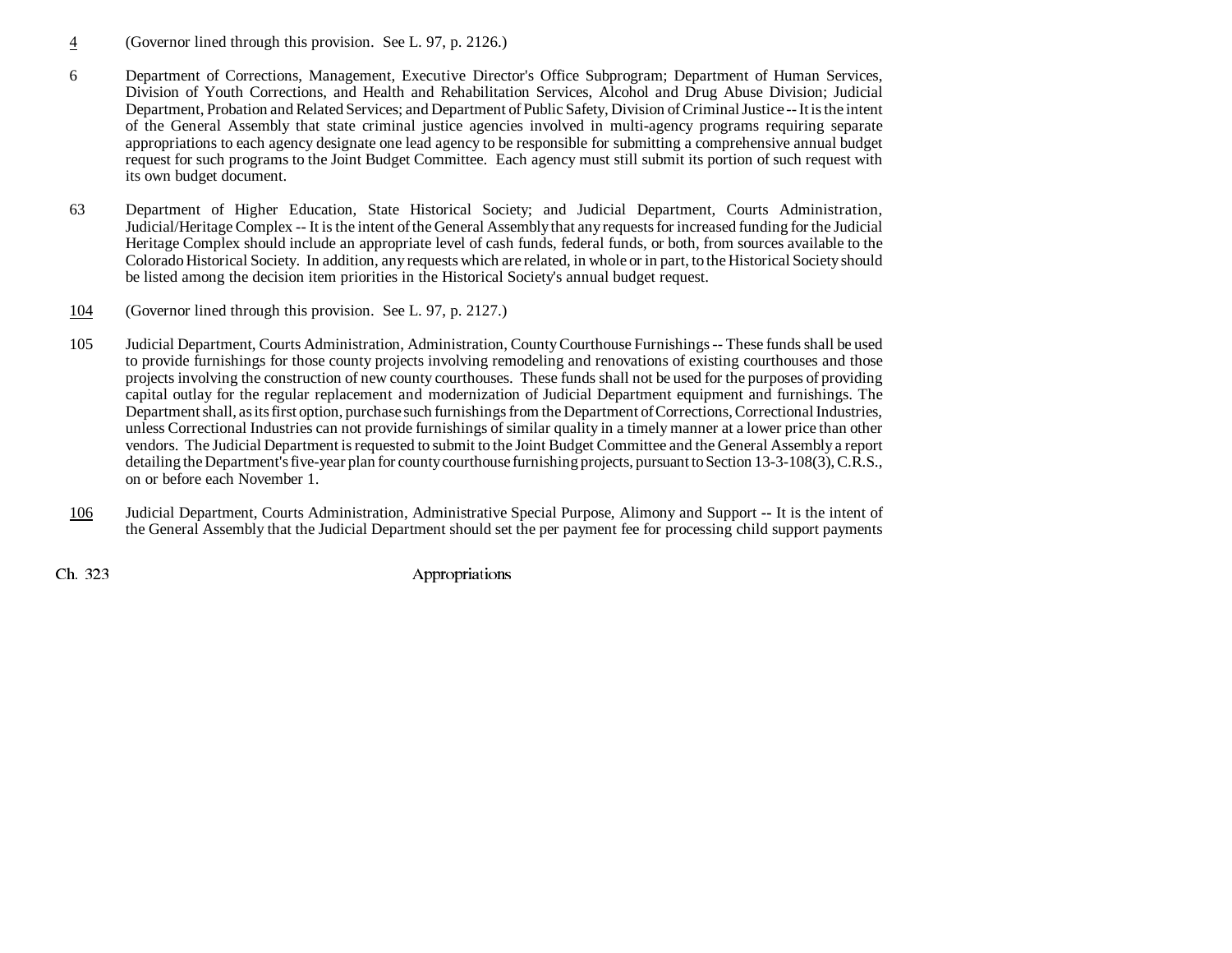|                 |              | APPROPRIATION FROM |               |              |               |              |
|-----------------|--------------|--------------------|---------------|--------------|---------------|--------------|
|                 |              |                    | GENERAL       |              | CASH          |              |
| ITEM &          |              | <b>GENERAL</b>     | <b>FUND</b>   | CASH         | <b>FUNDS</b>  | FEDERAL      |
| <b>SUBTOTAL</b> | <b>TOTAL</b> | FUND               | <b>EXEMPT</b> | <b>FUNDS</b> | <b>EXEMPT</b> | <b>FUNDS</b> |
|                 |              |                    |               |              |               |              |

at a level which is sufficient to eliminate the General Fund appropriation for this line item in FY 1998-99.

- 107 Judicial Department, Courts Administration, Administrative Special Purpose, Judicial Performance -- The Judicial Department is requested to review the effectiveness of its judicial performance commissions and report on the impact of additional funding originally provided in FY 1996-97. This report should be submitted in connection with the Department's annual budget request.
- 108 Judicial Department, Courts Administration, Administrative Special Purpose, Collections Investigators -- Increased funding for this line item is provided with the expectation that the Judicial Department will generate additional cost recoveries in FY 1997-98 totaling \$4.4 million, of which \$1.35 million shall be for restitution, \$1.35 million shall be for victim's compensation and victim's assistance, and \$1.7 million shall be for the General Fund. The Judicial Department is requested to provide an update on collections performance each year in connection with its annual budget request.
- 109 Judicial Department, Courts Administration, Integrated Information Services -- The Judicial Department is directed to submit a zero-based budget request for the Integrated Information Services Division to the Joint Budget Committee by November 1, 1997. It is the intent of the General Assembly that any increase in funding beyond the FY 1997-98 appropriation is contingent upon submission of the zero-based budget request. In conjunction with this submission, the Judicial Department is directed to cooperate with the Information Management Commission in the development and review of an information management annual plan.
- 110Judicial Department, Trial Courts-- It is the intent of the General Assembly that additional funding provided for magistrates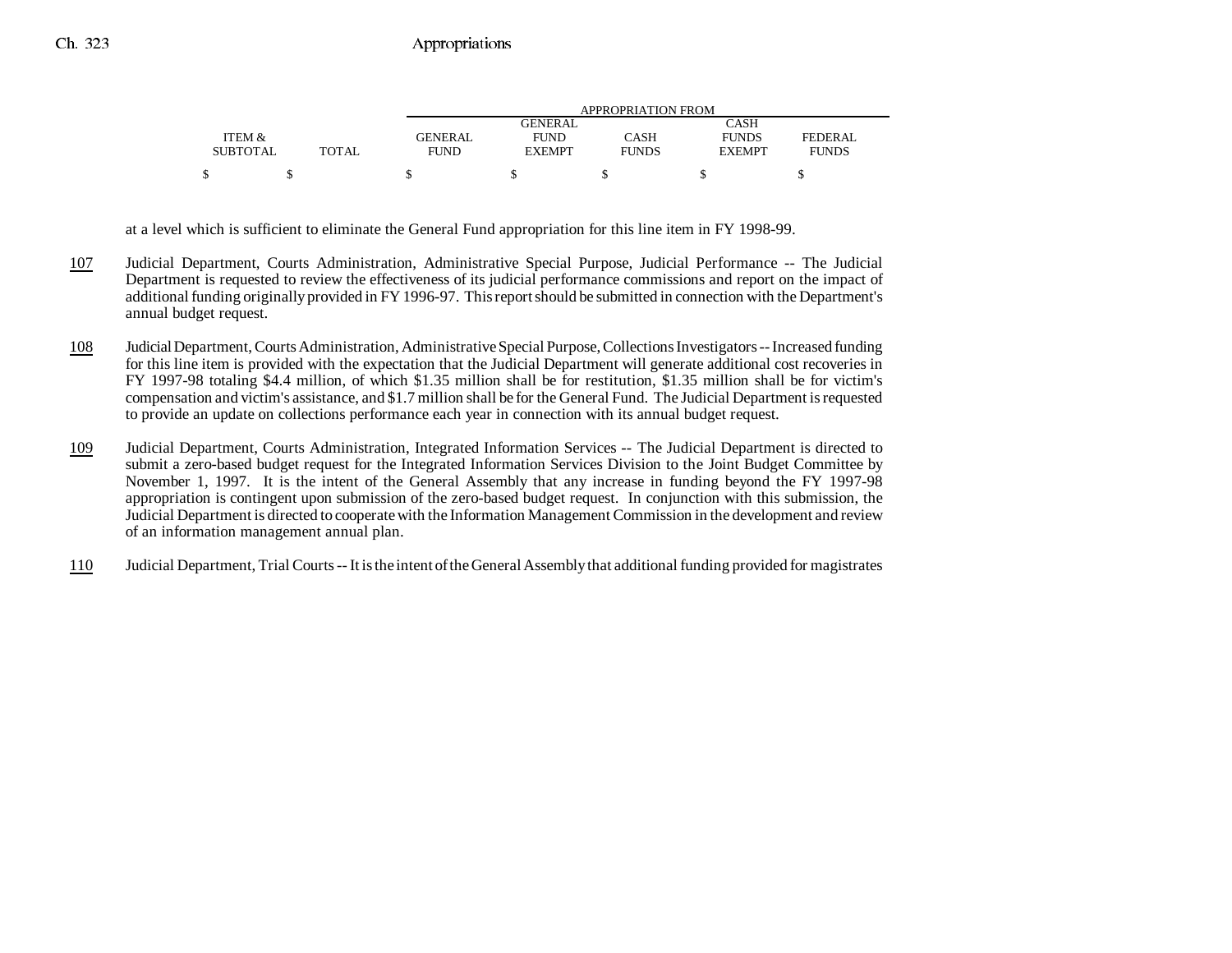and for dependency and neglect pilot projects be utilized to expedite case processing in the affected judicial districts. The Judicial Department is encouraged to concentrate on ensuring expedited processing of juvenile cases. In addition, the Department should develop best practice standards which ensure expedited processing for juvenile cases and other case types, as appropriate. The Department is requested to report on progress in achieving these goals in connection with its annual budget request.

- 111 Judicial Department, Probation and Related Services -- The Judicial Department is requested to provide by November 1 of each year a report on pre- and post-release recidivism rates among offenders in all segments of the probation population, including adult and juvenile intensive supervision, adult and juvenile minimum, medium and maximum supervision, the female offender program, and the specialized drug offender program.
- 112 Judicial Department, Probation and Related Services -- The Judicial Department is requested to submit its FY 1998-99 budget request for the Probation Division in a format which explicitly identifies personal services and operating expenses associated with each of the following programs: regular adult supervision; regular juvenile supervision; adult intensive supervision; juvenile intensive supervision; the female offender program; and drug offender assessments.
- 113 Judicial Department, Public Defender -- In addition to the transfer authority provided in Section 24-75-110, C.R.S., up to 2.5 percent of the total Public Defender appropriation may be transferred between line items in the Public Defender's Office.
- 114 Judicial Department, Public Defender -- The Public Defender is requested to provide a report to the General Assembly on both the dollars and the FTE utilized by the office in death penalty cases during the most recently completed fiscal year. This report should be submitted as part of the Public Defender's annual budget request.
- 115 Judicial Department, Public Defender -- The Public Defender is requested to implement a procedure to utilize available credit reporting data and/or other data bases for determining an applicant's eligibility for Public Defender services. The Public Defender is requested to report on the implementation of this process as part of its annual budget request.
- 116 Judicial Department, Alternate Defense Counsel -- In addition to the transfer authority provided in Section 24-75-110, C.R.S., up to 1.5 percent of the total Alternate Defense Counsel appropriation may be transferred between budgetary line items in the Alternate Defense Counsel's Office.